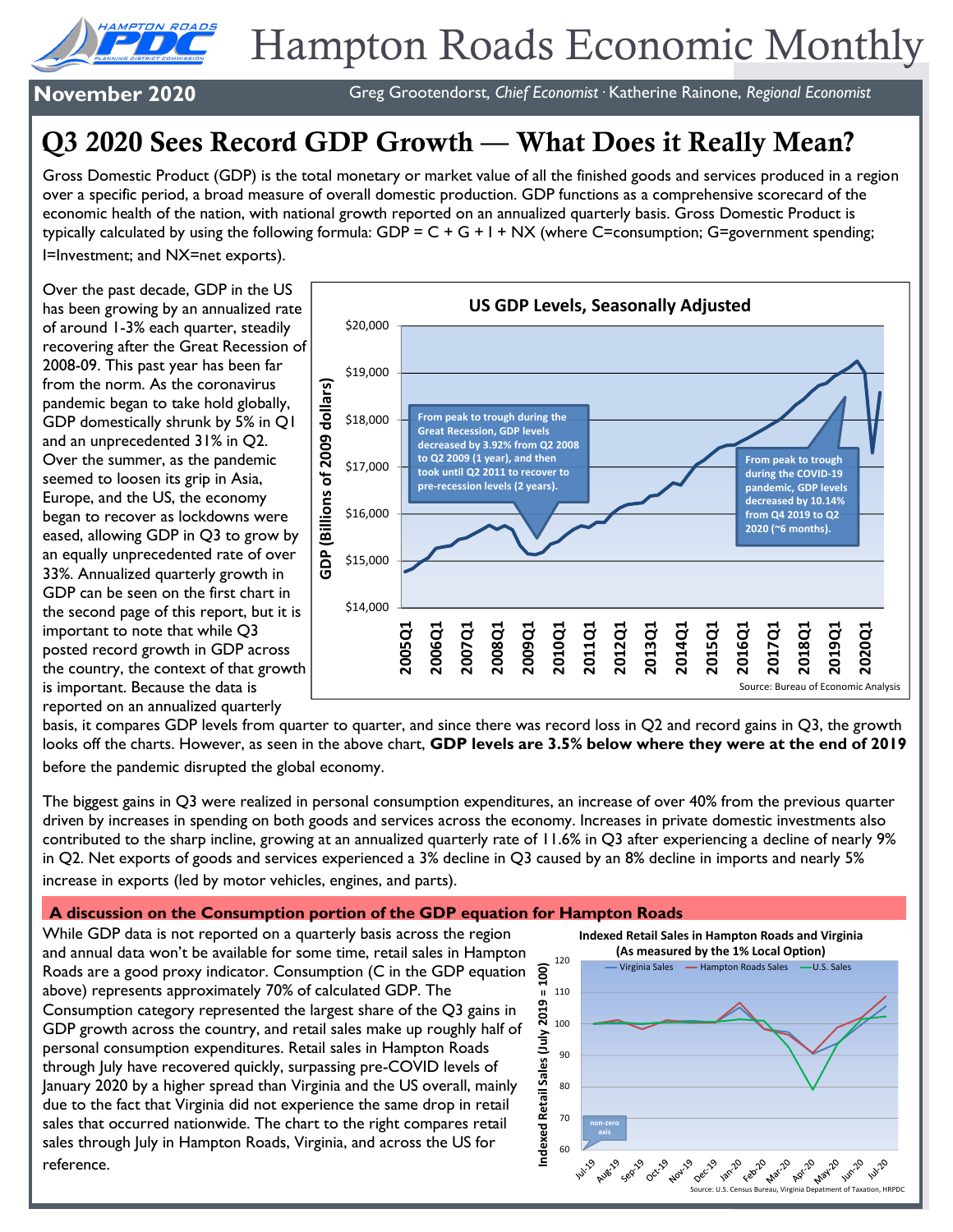## **GDP, Annualized Growth Rate**

United States, 2005Q1 – 2020Q3, Quarterly



**GDP:** Gross Domestic Product combines consumption, investment, net exports, and government spending to determine the size and general health of the economy. Real GDP increased 33.1% in Q3 2020, reflecting the impact of widespread re-openings of businesses closed down due to COVID-19 in the summer months. As depicted above, this unprecedented increase is the largest on record, directly following the largest contraction on record. As the virus continues to spread yet again, the potential for a quick, Vshaped economic recovery hangs in the balance.

#### **New Car Sales, Seasonally Adjusted**

Hampton Roads, Mar 2007 – Sep 2020, Monthly



**New Car Sales:** Car sales, as a durable good, may be put off until an individual's economic prospects improve; thus, the number of new car sales indicates the level of confidence that households in Hampton Roads have in their financial future. Car sales this September were up slightly compared to the previous month, with year-over-year growth remaining negative, 31% lower than September 2019. The steady monthover-month improvement is continuing to increase the 3 month average out of record lows.

#### **Hampton Roads Retail Sales, Seasonally Adjusted**

Hampton Roads, Jan 2005– July 2020, Monthly



**Retail Sales:** Retail sales in Hampton Roads, as measured by the 1% local option sales tax, serve as an indicator for consumption in the region. Retail sales for July increased 1.7% from the previous month, representing an increase of 8.9% from June 2019 and the second-highest month on record, behind only December 2019. When smoothed and averaged over 3 months, July represents the largest total retail sales recorded, early indication of pent-up demand after re-opening much of the Hampton Roads retail economy.

#### **Estimated Hotel Revenue, Seasonally Adjusted**

Hampton Roads, 2009Q1 – 2020Q2, Quarterly



**Estimated Hotel Revenue:** Hotel sales indicate the performance of the region's tourism sector. When seasonally adjusted, Q2 2020 hotel revenue saw historic lows in response to closures, event and conference cancellations, and travel restrictions at the start of the COVID-19 at the beginning of Q2. This 66% decline in year-over-year revenue was to be expected, as hotel occupancy data had been available in realtime throughout the pandemic. Tourism has realized an up-tick over the summer, which will make for an interesting Q3.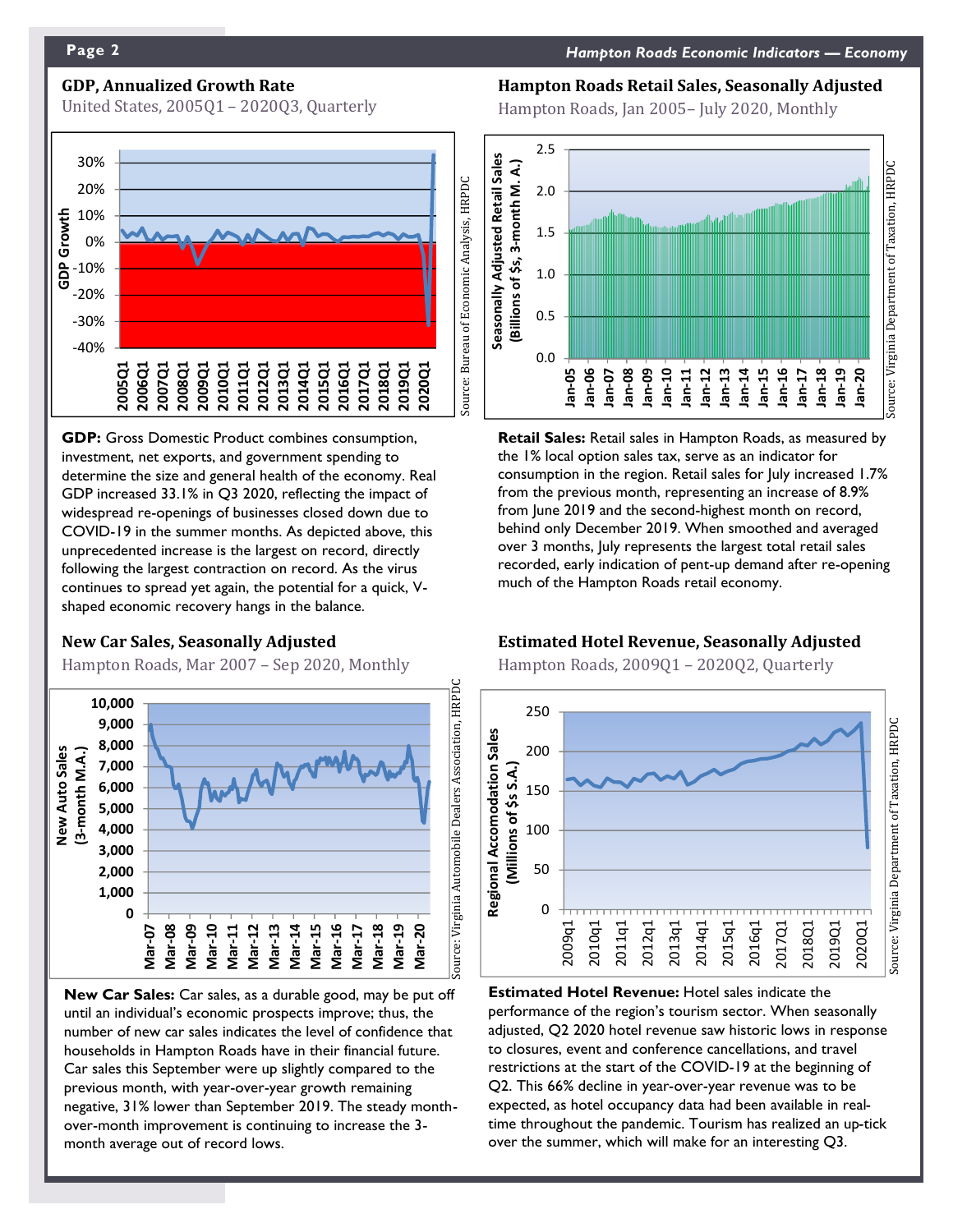#### **Civilian Employment, Seasonally Adjusted**

Hampton Roads, Jan 2005 – Sep 2020, Monthly



**Employment:** Non-agricultural civilian employment figures are considered the best estimate of labor market activity by the National Bureau of Economic Research. According to data from the Bureau of Labor Statistics, Hampton Roads employment once again increased from August to Sept 2020. This data represents just a 0.23% increase from the previous month, further pointing to a potential stall in employment recovery after August's numbers. Unadjusted numbers actually saw a decrease of over 3,000 payroll jobs from August to September, possibly due to people leaving the workforce.

#### **Unemployment Rate, Seasonally Adjusted**

U.S. & Hampton Roads, Jan 2005 – Sep 2020, Monthly



**Unemployment Rate:** The unemployment rate is the percentage of the population actively seeking work but unable to obtain a position. Hampton Roads' unemployment rate increased slightly from 7.17% in August to 7.23% in September as coronavirus cases in the region plateaued, while the national unemployment rate dropped from 8.42% in August to 7.86% in September as the country continued to reopen. Hampton Roads' unemployment rate continues to remain below that of the national average, signaling that our region may have been less impacted than others.

#### **Employment Growth by Industry**

Hampton Roads, Sep-19 to Sep-20, Year-over-Year



**Employment Growth by Industry:** As the job market grows or declines, there will be some industries whose experience does not resemble the regional trend. In September, almost every Hampton Roads industry experienced a decrease in yearover-year employment. Most significant was Administrative & Support, which continued to show an especially large decrease of over 11,000 employees. Leisure & Hospitality industry lost nearly 8,000 jobs compared to last year, while Healthcare and Retail Trade lost 5,000 and 3,400 jobs each in September.

#### **Initial Unemployment Claims, Seasonally Adjusted**

Hampton Roads, Jan 2005 – Sep 2020, Monthly



**Initial Unemployment Claims:** The number of initial unemployment claims is a leading economic indicator reflecting those who are forced to leave work unexpectedly, thus revealing the strength of the job market with little lag time. Seasonal adjusted unemployment claims in September 2020 were over 19,000, a 37% *increase* from the previous month however unadjusted claims represented a slight decrease (1,735 fewer) in claims from August to September. Continued unemployment claims are continuing to come down as well, hovering near 22,000 at the end of October.